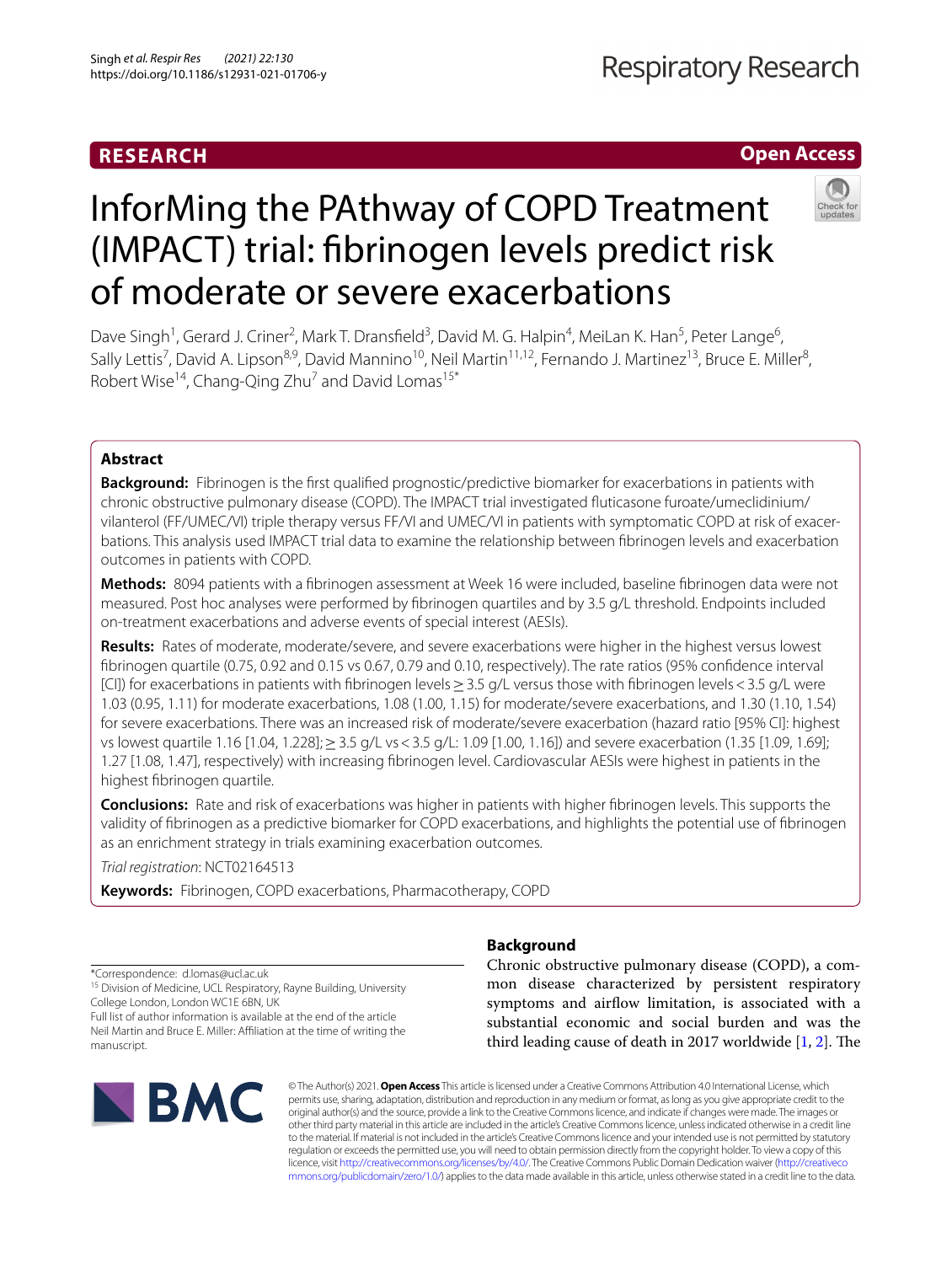InforMing the PAthway of COPD Treatment (IMPACT) study compared once-daily single-inhaler triple therapy with futicasone furoate, umeclidinium and vilanterol (FF/UMEC/VI) with the dual therapies FF/VI and UMEC/VI in patients with symptomatic COPD at risk of exacerbations. This study demonstrated that FF/UMEC/ VI resulted in a signifcantly lower annual rate of moderate/severe COPD exacerbations and greater improvements in both lung function and health-related quality of life compared with either dual therapy [[3\]](#page-12-2).

Forced expiratory volume in 1 s ( $FEV<sub>1</sub>$ ) is a widely used lung function marker of COPD disease severity, but correlates poorly with symptoms and does not refect levels of disease activity [\[2](#page-12-1), [4](#page-12-3)[–6](#page-12-4)]. Patients with more active COPD disease are more likely to experience faster disease progression; for example, patients with more exacerbations experience a faster decline in lung function [\[7](#page-12-5), 8. Therefore, alternative and more sensitive biomarkers are needed that are refective of disease activity, and may predict future risk of events such as exacerbations. Fibrinogen is an acute phase soluble plasma glycoprotein that is primarily synthesized in the liver and is converted into fbrin by thrombin during blood coagulation [[4\]](#page-12-3). Plasma fbrinogen was qualifed by the US Food and Drug Administration (FDA) in 2015 as the frst prognostic or enrichment biomarker for exacerbations and/or all-cause mortality (ACM) in patients with COPD [[9,](#page-12-7) [10](#page-12-8)]. This validation was based on an analysis of an integrated study database, which demonstrated that high baseline fbrinogen levels in individuals with COPD were associated with an increased risk of exacerbations requiring hospitalization within 12 months and an increased risk of death within 36 months [[11,](#page-12-9) [12](#page-12-10)]. Previous research on a subset of the ECLIPSE cohort indicated that fbrinogen was the most stable of 34 biomarkers assessed over a period of 3 months, a critical feature for clinically useful biomarkers  $[4, 13]$  $[4, 13]$  $[4, 13]$  $[4, 13]$ . Additionally, fibrinogen is routinely measured in clinical practice, and therefore appears to be a practical blood biomarker for systemic infammation in COPD [\[4\]](#page-12-3). A fbrinogen level of 3.5 g/L has been proposed as a threshold for identifying patients at increased risk of exacerbations requiring hospitalization and ACM [[11\]](#page-12-9).

This analysis used data collected in the IMPACT trial to provide further information regarding the association of fbrinogen levels with exacerbations and ACM in patients with COPD.

### **Methods**

## **Study design and population**

The IMPACT trial (study CTT116855, NCT02164513) was a Phase III, randomized, double-blind, parallelgroup, multicenter study conducted in 37 countries between June 2014 and July 2017. The study design has been described in detail previously [[3\]](#page-12-2). Briefy, the total study duration was approximately 55 weeks, consisting of a 2-week run-in period, 52-week treatment period, and a 1-week safety follow-up period. Study patients were randomized (2:2:1) to receive triple therapy with FF/UMEC/ VI 100/62.5/25  $\mu$ g, or dual therapy with FF/VI 100/25  $\mu$ g or UMEC/VI 62.5/25 µg administered once daily via the Ellipta dry powder inhaler. Patients continued use of their existing COPD medications during the run-in period and were provided with albuterol for use on an asneeded basis (rescue medication) throughout the study. All patients provided written informed consent. The study was conducted in accordance with Good Clinical Practice guidelines and the provisions of the Declaration of Helsinki and received approval from local institutional review boards or independent ethics committees.

Inclusion/exclusion criteria have been described previ-ously [[3,](#page-12-2) [14](#page-12-12)]. Eligible patients were  $\geq$  40 years of age, with symptomatic COPD (COPD Assessment Test score  $\geq$  10) and either a post-bronchodilator  $FEV_1 < 50\%$  of the predicted normal value and a history of $\geq$ 1 moderate or severe exacerbation in the previous year, or a post-bronchodilator  $FEV_1$  of  $>50$  to  $< 80\%$  of the predicted normal value and  $≥$  2 moderate exacerbations or  $≥$  1 severe exacerbation in the previous year.

The intent-to-treat (ITT) population comprised all randomized patients, excluding those randomized in error  $[14]$  $[14]$  $[14]$ . The fibrinogen population is a subset of the ITT population that included patients with a fbrinogen assessment at Week 16, fbrinogen data were not collected prior to Week 16. Previous work has shown that treatment with oral steroids or inhaled corticosteroid/ long-acting  $β_2$ -agonist (ICS/LABA) did not have an effect on fbrinogen levels [\[15](#page-12-13), [16](#page-12-14)].

Annual rate of COPD exacerbations and ACM were analyzed post hoc in the fbrinogen population according to a fibrinogen threshold: $\geq$  or < 3.5 g/L and by fibrinogen quartiles (Quartile 1:<2.780 g/L; Quartile  $2: \geq 2.780$ to<3.280 g/L; Quartile 3:≥3.280 to<3.830 g/L; Quartile  $4: \geq 3.830$  g/L). Analysis of safety was carried out using fbrinogen quartiles.

## **Study endpoints**

Study endpoints have been described previously, with the primary endpoint from the IMPACT trial being the annual rate of moderate/severe exacerbations during treatment  $[3, 14]$  $[3, 14]$  $[3, 14]$ . This analysis assessed the following endpoints from Week 16: on-treatment exacerbations (moderate, moderate/severe, severe), on- and off-treatment ACM and on-treatment adverse events of special interest (AESIs). A moderate exacerbation was defned as an exacerbation leading to treatment with antibiotics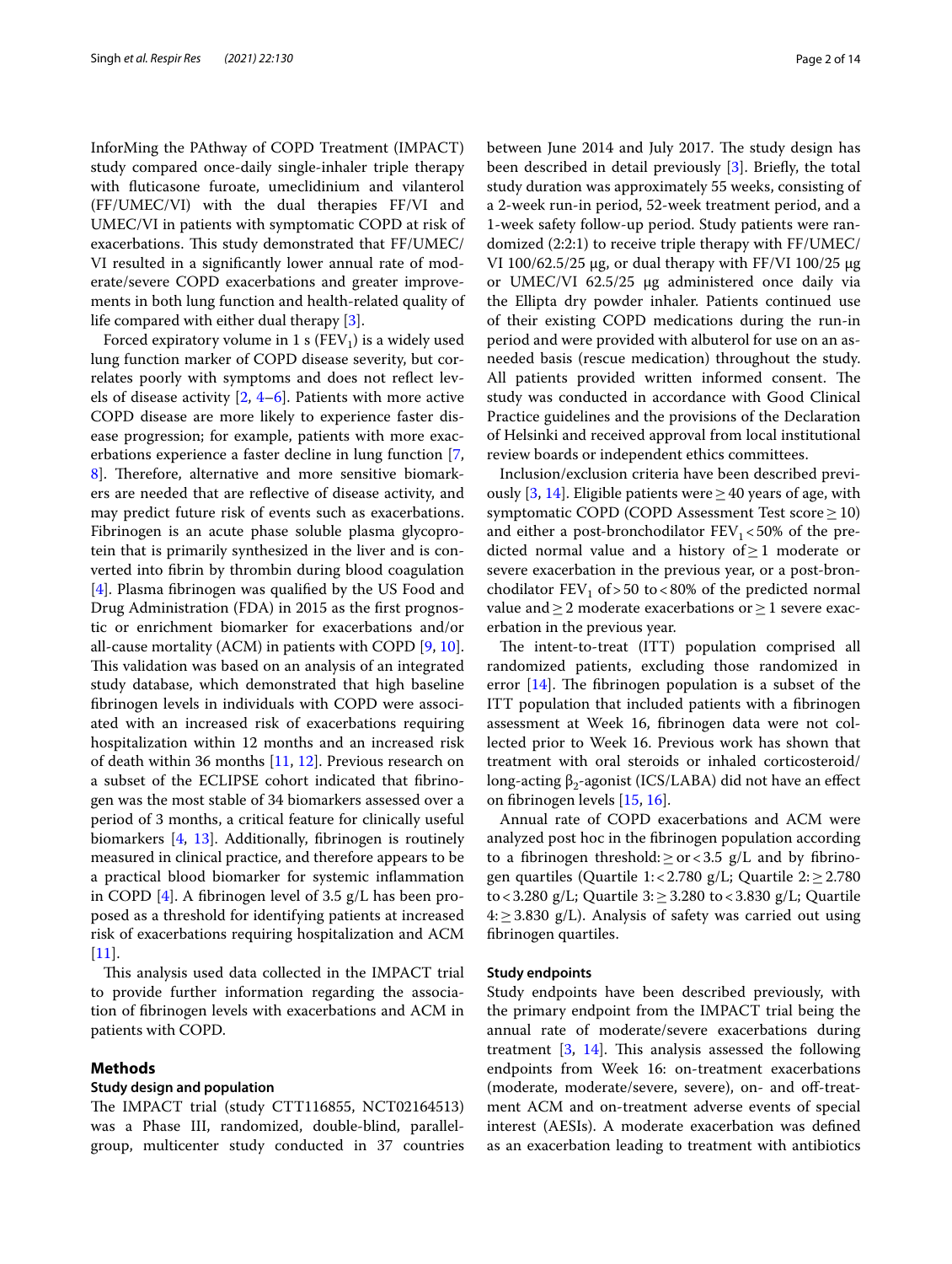or systemic corticosteroids. A severe exacerbation was one resulting in hospitalization or death. On-/off-treatment deaths were defned as those that occurred after Week 16 and study treatment stop date and projected Week 52 date (based on treatment start date) plus 7 days (inclusive).

This analysis evaluated the association between fibrinogen levels at Week 16 and exacerbations, mortality and AESIs, in particular cardiovascular (CV) events and pneumonia. To confrm that Week 16 fbrinogen could be used as a baseline value for exacerbation analyses, we assessed the magnitude of the diference in Week 16 fbrinogen between the treatment groups to check whether fbrinogen levels were afected by treatment. Furthermore, to assess whether the Week 16 fbrinogen population was generalizable to all patients we evaluated exacerbation history between the patients who withdrew at Week 16 versus those who remained in the study.

## **Statistical analyses**

These post hoc analyses were performed in two stages. First, baseline characteristics were summarized in the fbrinogen population using screening and baseline visit data. Analysis of variance (ANOVA) was used to assess the magnitude of diferences in fbrinogen levels at Week 16 between treatment groups. The Scheffe multiple comparison procedure was used to compare the diference between treatment groups. The second stage includes all other analyses. Fibrinogen data collected at Week 16 was considered as baseline in this post hoc analysis. All analyses were performed using endpoint data from Week 16 onwards. For example, only exacerbations that occurred after Week 16 were considered as an event in the analysis of COPD exacerbations annual rate and the analysis of time-to-frst COPD exacerbation.

The rate of on-treatment COPD exacerbations (moderate/severe, moderate, severe) was analyzed using a generalized linear model assuming a negative binomial distribution. Rate of on-treatment COPD exacerbation analyses were performed by comparing fbrinogen subgroups (fbrinogen threshold [3.5 g/L] and fbrinogen quartiles) with combined treatment groups and by comparing treatment groups for each fbrinogen subgroup (fibrinogen threshold  $[3.5 \text{ g/L}]$  and fibrinogen quartiles). The time-to-first on-treatment COPD exacerbation (moderate, moderate/severe, severe) was analyzed using a Cox proportional hazards model by comparing fbrinogen subgroups with combined treatment groups. The relationship between exacerbation rate and fbrinogen was also explored by using fractional polynomials modelling, in which fbrinogen was included as a continuous variable in the model. The analyses of exacerbation rates comparing fbrinogen subgroups included covariates of treatment group, gender, exacerbation history in the past 12 months (≤1,≥2 moderate/severe), smoking status (at screening), geographical region and post-bronchodilator percent predicted forced expiratory volume in 1 s (FEV1; at screening) and fbrinogen quartile group or 3.5 g/L threshold as applicable. The fibrinogen subgroup analyses of exacerbation rates comparing treatment groups included covariates of treatment group, gender, exacerbation history in the past 12 months ( $\leq 1, \geq 2$  moderate/severe), smoking status (at screening), geographical region and post-bronchodilator percent predicted FEV1 (at screening). Patients were only included in the model if they had at least 1 day at risk of an on-treatment exacerbation from Week 16. The time at risk excluded any days after Week 16 when a patient was experiencing an exacerbation that started on or prior to Week 16. Analysis by continuous fbrinogen level was performed using fractional polynomials and included covariates of treatment group, gender, exacerbation history ( $\leq 1, \geq 2$  moderate/severe), smoking status (at screening), geographical region, post-bronchodilator percent predicted  $FEV<sub>1</sub>$  (at screening), FP1, FP2, interaction terms for FP1 by treatment, FP2 by treatment, and with logarithm of time ontreatment post Week 16 as an offset variable. FP1 and FP2 represent continuous transformations of fbrinogen at Week 16. Subgroup models by fbrinogen quartile at Week 16 with the same covariates but excluding FP terms are overlaid on the plots at the subgroup median fibrinogen value. Time to on- and off- treatment ACM was analyzed by calculation of Kaplan–Meier probability estimates for each fbrinogen subgroup. Adverse events (AEs), serious adverse events (SAEs) and AESIs were summarized using descriptive statistics.

## **Results**

Of the 10,355 patients enrolled in the IMPACT study, 8094 had Week 16 fbrinogen data available and were included in this analysis (Table [1\)](#page-3-0). Demographics and baseline characteristics were generally similar across Week 16 fbrinogen quartile or 3.5 g/L threshold subgroups and consistent with the ITT population (Table [1](#page-3-0)). Baseline characteristics by fbrinogen subgroup and treatment arms are presented in Table 1 in Additional File [1](#page-11-0) (quartiles) and Table 2 in Additional File [1](#page-11-0) (3.5  $g/L$ ) threshold). The median (interquartile range  $[IQR]$ ) overall (all treatment combined) fbrinogen level at Week 16 was 3.280 (2.780–3.830) g/L.

## **Week 16 and baseline comparison**

Exacerbation history in the 12 months prior to screening was similar between patients who withdrew before Week 16 and those who remained in the study (Table 3 in Additional File [1\)](#page-11-0). Table [2](#page-4-0) summarizes exacerbations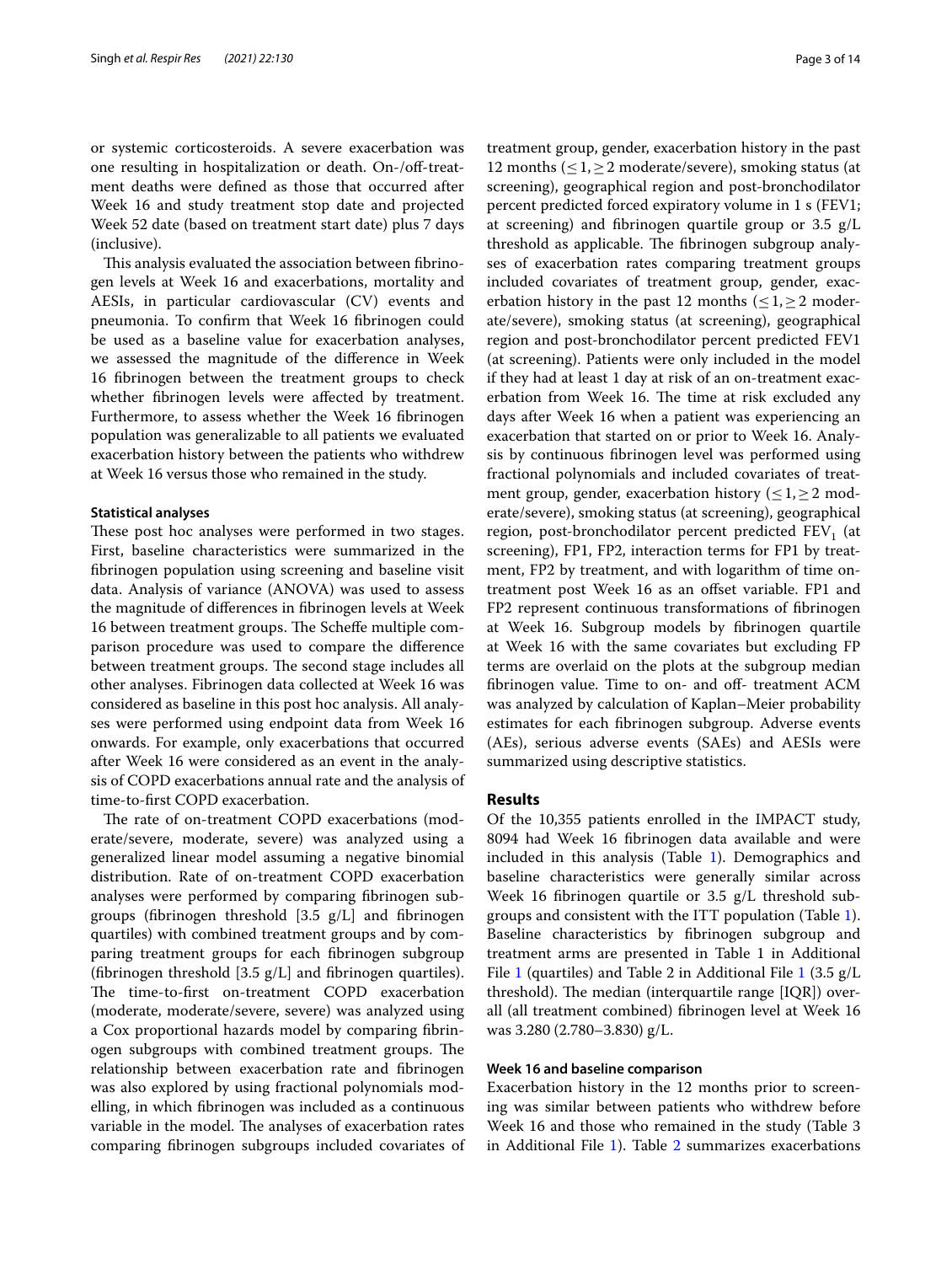| Characteristic                                      | <b>Fibrinogen population</b>                     |                                                                 |                                                                 |                                                       |                           |                              |                            |                                            |
|-----------------------------------------------------|--------------------------------------------------|-----------------------------------------------------------------|-----------------------------------------------------------------|-------------------------------------------------------|---------------------------|------------------------------|----------------------------|--------------------------------------------|
|                                                     | Quartile 1<br>$n = 2017$<br>< 2.780 <sup>a</sup> | Quartile 2<br>$n = 2025$<br>$\geq$ 2.780<br>to $<$ 3.280 $^{a}$ | Quartile 3<br>$n = 2002$<br>$\geq$ 3.280<br>to $<$ 3.830 $^{a}$ | Quartile 4<br>$n = 2050$<br>$\geq$ 3.830 <sup>a</sup> | $<$ 3.5 g/L<br>$n = 5045$ | $\geq$ 3.5 g/L<br>$n = 3049$ | <b>Total</b><br>$N = 8094$ | population<br><b>Total</b><br>$N = 10,355$ |
| Age, years, mean<br>(SD)                            | 65.2(8.4)                                        | 65.0(8.3)                                                       | 65.2(8.2)                                                       | 65.5(8.1)                                             | 65.2(8.3)                 | 65.3(8.1)                    | 65.2(8.2)                  | 65.3 (8.27)                                |
| Male, n (%)                                         | 1516 (75)                                        | 1345 (66)                                                       | 1269 (63)                                                       | 1356 (66)                                             | 3503 (69)                 | 1983 (65)                    | 5846 (68)                  | 6870 (66)                                  |
| BMI, kg/m <sup>2</sup> , mean<br>(SD)               | 25.4(5.3)                                        | 26.3(5.8)                                                       | 27.2(6.2)                                                       | 27.6(6.6)                                             | 26.1(5.6)                 | 27.6(6.6)                    | 26.6(6.1)                  | 26.6(6.1)                                  |
| Smoking status,<br>n (%)                            |                                                  |                                                                 |                                                                 |                                                       |                           |                              |                            |                                            |
| Current                                             | 554 (27)                                         | 676 (33)                                                        | 787 (39)                                                        | 785 (38)                                              | 1614 (32)                 | 1188 (39)                    | 2802 (35)                  | 3587 (35)                                  |
| Former                                              | 1463 (73)                                        | 1349 (67)                                                       | 1215(61)                                                        | 1265 (62)                                             | 3431 (68)                 | 1861 (61)                    | 5292 (65)                  | 6768 (65)                                  |
| Lung function<br>(post-broncho-<br>dilator)         |                                                  |                                                                 |                                                                 |                                                       |                           |                              |                            |                                            |
| $FEV1$ (L), mean<br>(SD)                            | 1.348 (0.4929)                                   | 1.315 (0.4923)                                                  | 1.275 (0.4833)                                                  | 1.241 (0.4652)                                        | 1.320 (0.4914)            | 1.251 (0.4716)               | 1.294 (0.4851)             | 1.272 (0.4860)                             |
| FEV <sub>1</sub> % predicted,<br>mean (SD)          | 48.0 (14.9)                                      | 46.8 (14.6)                                                     | 45.7 (14.8)                                                     | 44.4 (14.3)                                           | 47.1 (14.8)               | 44.7 (14.5)                  | 46.2 (14.7)                | 45.5 (14.8)                                |
| FEV <sub>1</sub> /FVC ratio,<br>mean (SD)           | 0.472(0.1185)                                    | 0.475(0.1187)                                                   | 0.474(0.1193)                                                   | 0.473(0.1192)                                         | 0.473(0.1182)             | 0.475(0.1201)                | 0.474(0.1189)              | 0.470 (0.1196)                             |
| COPD exacerba-<br>tions in previous<br>year, n (%)  |                                                  |                                                                 |                                                                 |                                                       |                           |                              |                            |                                            |
| Moderate                                            |                                                  |                                                                 |                                                                 |                                                       |                           |                              |                            |                                            |
| $\mathbf 0$                                         | 367 (18)                                         | 370 (18)                                                        | 354 (18)                                                        | 397 (19)                                              | 916(18)                   | 572 (19)                     | 1488 (18)                  | 1936 (19)                                  |
| 1                                                   | 636 (32)                                         | 701 (35)                                                        | 705 (35)                                                        | 696 (34)                                              | 1681 (33)                 | 1057 (35)                    | 2738 (34)                  | 3542 (34)                                  |
| $\geq$ 2                                            | 1014 (50)                                        | 954 (47)                                                        | 943 (47)                                                        | 957 (47)                                              | 2448 (49)                 | 1420 (47)                    | 3868 (48)                  | 4877 (47)                                  |
| Moderate/severe                                     |                                                  |                                                                 |                                                                 |                                                       |                           |                              |                            |                                            |
| $\mathbf 0$                                         | 3 (< 1)                                          | 1 (< 1)                                                         | 1 (< 1)                                                         | 1 (< 1)                                               | 5 (< 1)                   | 1 (< 1)                      | 6 (< 1)                    | 9 (< 1)                                    |
| 1                                                   | 883 (44)                                         | 909 (45)                                                        | 912 (46)                                                        | 925 (45)                                              | 2247 (45)                 | 1382 (45)                    | 3629 (45)                  | 4691 (45)                                  |
| $\geq$ 2                                            | 1131 (56)                                        | 1115(55)                                                        | 1089 (54)                                                       | 1124(55)                                              | 2793 (55)                 | 1666 (55)                    | 4459 (55)                  | 5655 (55)                                  |
| Severe                                              |                                                  |                                                                 |                                                                 |                                                       |                           |                              |                            |                                            |
| $\mathbf 0$                                         | 1532 (76)                                        | 1507 (74)                                                       | 1500 (75)                                                       | 1501 (73)                                             | 3796 (75)                 | 2244 (74)                    | 6040 (75)                  | 7684 (74)                                  |
| 1                                                   | 423 (21)                                         | 451 (22)                                                        | 438 (22)                                                        | 467 (23)                                              | 1088 (22)                 | 691 (23)                     | 1779 (22)                  | 2300 (22)                                  |
| $\geq$ 2<br>Current medical<br>conditions,<br>n (%) | 62(3)                                            | 67(3)                                                           | 64(3)                                                           | 82(4)                                                 | 161(3)                    | 114(4)                       | 275(3)                     | 371 (4)                                    |
| Angina pectoris                                     | 50(2)                                            | 75 (4)                                                          | 73 (4)                                                          | 80(4)                                                 | 161(3)                    | 117(4)                       | 278(3)                     | 342(3)                                     |
| Myocardial<br>infarction                            | 0                                                | 0                                                               | $\circ$                                                         | $\circ$                                               | $\mathbf 0$               | $\mathbf 0$                  | $\mathbf 0$                | 1 (< 1)                                    |
| Cardiovascular risk<br>factors <sup>b</sup> , n (%) |                                                  |                                                                 |                                                                 |                                                       |                           |                              |                            |                                            |
| Angina pectoris                                     | 111(6)                                           | 160(8)                                                          | 147(7)                                                          | 162(8)                                                | 346 (7)                   | 234 (8)                      | 580 (7)                    | 737 (7)                                    |
| Previous<br>myocardial<br>infarction                | 112(6)                                           | 117(6)                                                          | 138(7)                                                          | 166(8)                                                | 308(6)                    | 225(7)                       | 533 (7)                    | 681 (7)                                    |

<span id="page-3-0"></span>**Table 1** Baseline characteristics and demographics by fibrinogen subgroup at Week 16

Quartile 1, fibrinogen value < 25th percentile; Quartile 2, fibrinogen value > 25th percentile and < median; Quartile 3, fibrinogen value ≥ median and < 75th percentile; Quartile 4, fbrinogen value≥75th percentile

*BMI* body mass index, *SD* standard deviation

<sup>a</sup> Fibrinogen level descriptor (g/L)

<sup>b</sup> Risk factors includes past and current events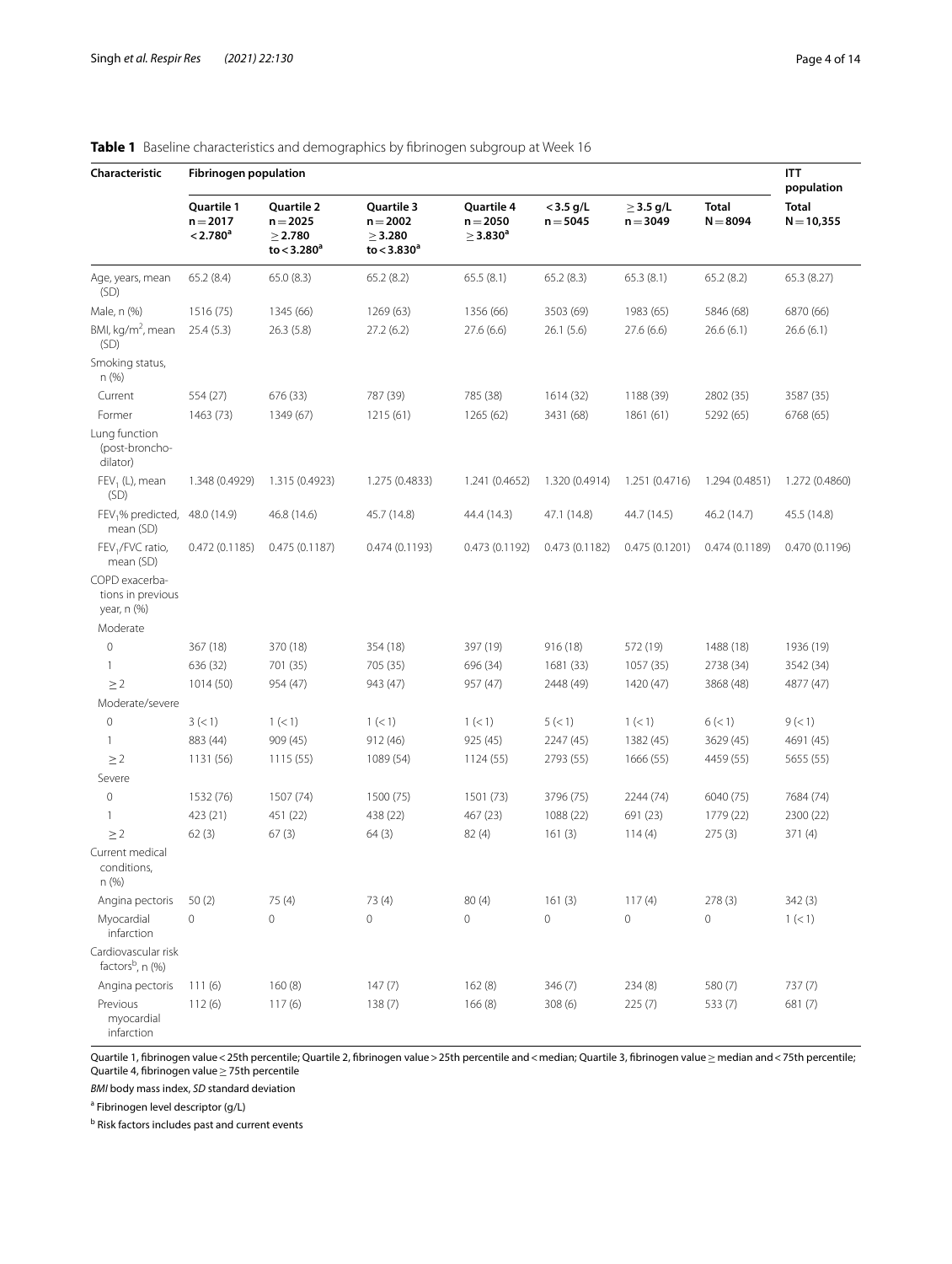|              | Week 16 fibrinogen data         |                                 |                                 | No Week 16 fibrinogen data      |                                           |                                  |                              |
|--------------|---------------------------------|---------------------------------|---------------------------------|---------------------------------|-------------------------------------------|----------------------------------|------------------------------|
| Exacerbation | <b>Ouartile 1</b><br>$N = 2017$ | <b>Ouartile 2</b><br>$N = 2025$ | <b>Ouartile 3</b><br>$N = 2002$ | <b>Ouartile 4</b><br>$N = 2050$ | <b>Withdrew<sup>a</sup></b><br>$N = 1195$ | Other <sup>b</sup><br>$N = 1066$ | <b>Total</b><br>$N = 10.355$ |
| Yes, n (%)   | 452 (22)                        | 476 (24)                        | 509 (25)                        | 609(30)                         | 547 (46)                                  | 271(25)                          | 2864 (28)                    |
| No, n (%)    | 1565 (78)                       | 1549 (76)                       | 1493 (75)                       | 1441 (70)                       | 648 (54)                                  | 795 (75)                         | 7491 (72)                    |

<span id="page-4-0"></span>**Table 2** Exacerbation status up to Week 16 by fibrinogen quartile and withdrawal status

Quartile 1, fibrinogen value < 25th percentile; Quartile 2, fibrinogen value > 25th percentile; and < median; Quartile 3, fibrinogen value ≥ median and < 75th percentile; Quartile 4, fbrinogen value≥75th percentile

<sup>a</sup> Patients who discontinued study treatment/withdrew from the study on or prior to Week 16 and did not have a fibrinogen result at Week 16;

<sup>b</sup> Patients who did not discontinue study treatment/withdraw from the study on or prior to Week 16 but had a missing fibrinogen result at Week 16

experienced within the frst 16 weeks of the trial: 22–30% of patients who continued in the trial, and had Week 16 fbrinogen data, experienced an exacerbation within the frst 16 weeks; 46% of patients who withdrew from the trial on or prior to Week 16, and therefore did not have fbrinogen data, experienced an exacerbation within this time period. Diferences between Week 16 fbrinogen levels in patients who received FF/UMEC/VI versus FF/VI (1%), FF/UMEC/VI versus UMEC/VI (2%), and UMEC/VI versus  $FF/VI$  ( $-1\%$ ) were below the pre-specified  $\leq$  15% indicating no evidence of a potential treatment efect on Week 16 fbrinogen (Table 4 in Additional File [1\)](#page-11-0). Based on these results Week 16 Fibrinogen was considered appropriate to use as baseline measurement.

## **Efficacy**

#### *On‑treatment exacerbation rates*

The rates of moderate, moderate/severe, and severe exacerbations increased with increasing fbrinogen quartiles (Fig. [1](#page-5-0)). Signifcant diferences (indicated by 95% confdence interval [CI] that did not cross 1) were observed between the rates of moderate/severe and severe exacerbations for Quartile 4 versus Quartile 1, with rate ratios of 1.16 and 1.44, respectively (Fig. [1](#page-5-0)). Similarly, a signifcant diference was also observed between Quartile 3 and Quartile 1, with rate ratios of 1.11 and 1.28, for moderate/severe and severe exacerbations, respectively (Fig. [1](#page-5-0)). For moderate exacerbations, the diference was signifcant only for Quartile 4 versus Quartile 1 (rate ratio 1.12) (Fig. [1\)](#page-5-0). When analyzed by treatment arm in each quartile subgroup, the rate ratio point estimates for moderate, moderate/severe, and severe exacerbations were generally in favor of FF/UMEC/VI over each dual therapy (Fig. [2\)](#page-5-1).

Exacerbation rates were also higher in patients with fibrinogen levels  $\geq$  3.5 g/L versus < 3.5 g/L, with rate ratios of 1.08 for moderate/severe exacerbations and 1.30 for severe exacerbations (Fig. [3\)](#page-7-0). Analysis by treatment group in each fbrinogen threshold subgroup showed that FF/UMEC/VI reduced the rate of moderate, moderate/severe, and severe exacerbation versus both FF/VI and UMEC/VI in the low fbrinogen subgroup  $\left\langle \langle 3.5 \rangle g/L \right\rangle$ ; no significant between-treatment diferences were seen in patients with fbrino-gen ≥ 3.5 g/L (Fig. [4\)](#page-8-0).

Analysis of the rate of on-treatment moderate, moderate/severe, and severe exacerbations by continuous fbrinogen levels showed a general trend for an increased rate of exacerbations with increasing fbrinogen levels in all treatment arms and for all exacerbation types (Fig. 1 in Additional File [1\)](#page-11-0).

## *Time‑to‑frst on‑treatment exacerbation*

Kaplan–Meier plots of time-to-frst exacerbation showed a general trend for increased risk of an ontreatment moderate, moderate/severe, or severe exacerbation with increasing fbrinogen levels (Fig. [5](#page-9-0)). A signifcantly higher risk of moderate/severe (hazard ratio [HR] [95% confidence interval  $(CI)$ ]: 1.16 [1.04, 1.28]) and severe (HR: 1.35 [1.09, 1.69]) exacerbations was seen between patients in fbrinogen Quartile 4 compared with Quartile 1.

Analysis of time-to-frst exacerbations using the 3.5 g/L fbrinogen threshold demonstrated a signifcantly higher risk of on-treatment moderate/severe (HR [95% CI]: 1.09 [1.00, 1.16]) and severe (HR: 1.27 [1.08, 1.47]) exacerbations in patients with fbrinogen lev $els \geq 3.5$  g/L compared with those with levels < 3.5 g/L (Fig. 2 in Additional File [1](#page-11-0)).

## *All‑cause mortality*

Analysis of ACM showed a similar risk of on-/off-treatment mortality in the highest fbrinogen quartile group compared with the lower three quartiles (Fig. [6](#page-10-0)a). Similarly, analysis of ACM using the fbrinogen 3.5 g/L threshold showed a similar risk of on-/off-treatment mortality for fbrinogen levels below and above this threshold (Fig. [6b](#page-10-0)).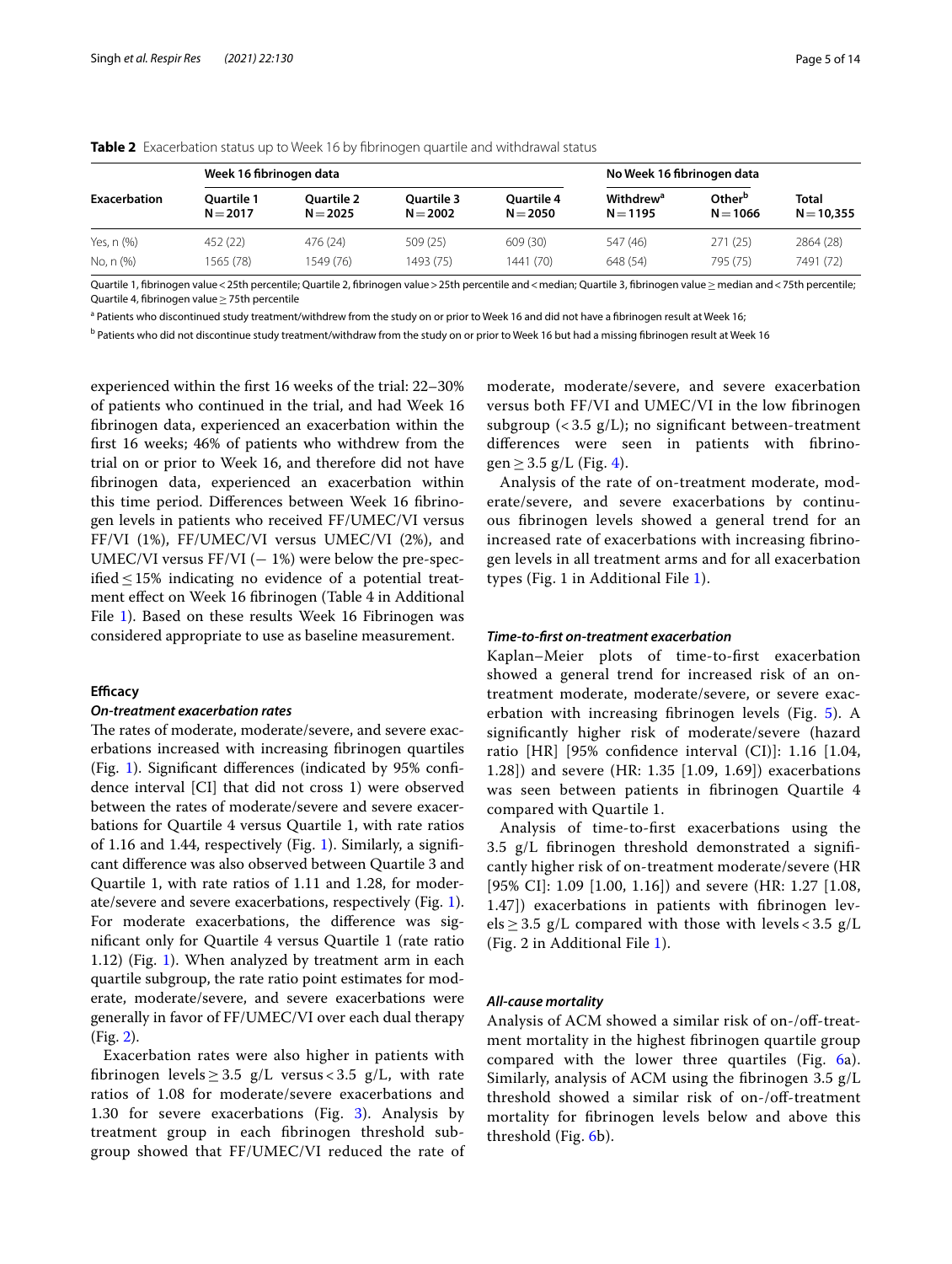

#### <span id="page-5-0"></span>**a**–**c** are 0.494, 0.515 and 0.916 respectively. *CI* confdence interval

## **Safety**

Safety data from the IMPACT trial has been previously published [\[3](#page-12-2)]. In this current analysis, incidence of AESIs were similar across all fibrinogen quartiles. The incidence of pneumonia was similar (5%) in Quartiles 1, 2 and 3, but slightly higher (6%) in Quartile 4. For CV events, the overall incidence was similar in each quartile, but Quartile 4 had a slightly higher event rate (162.7) compared with Quartiles 1 (139.2), 2 (136.0) and 3 (129.4) (Table 5 in Additional File [1\)](#page-11-0).

## (See fgure on next page.)

<span id="page-5-1"></span>**Fig. 2** Rate ratio for on-treatment exacerbations by quartile. **a** Moderate; **b** moderate/severe; **c** severe. Rate ratio (FF/UMEC/VI vs dual therapies) for on-treatment exacerbations by Week 16 fbrinogen quartile. Quartile 1, fbrinogen value<25th percentile; Quartile 2, fbrinogen value>25th percentile and<median; Quartile 3, fibrinogen value≥median and<75th percentile; Quartile 4, fibrinogen value≥75th percentile. *CI* confidence interval; *FF* futicasone furoate; *n* number of patients in the analysis in each subgroup; *UMEC* umeclidinium; *VI* vilanterol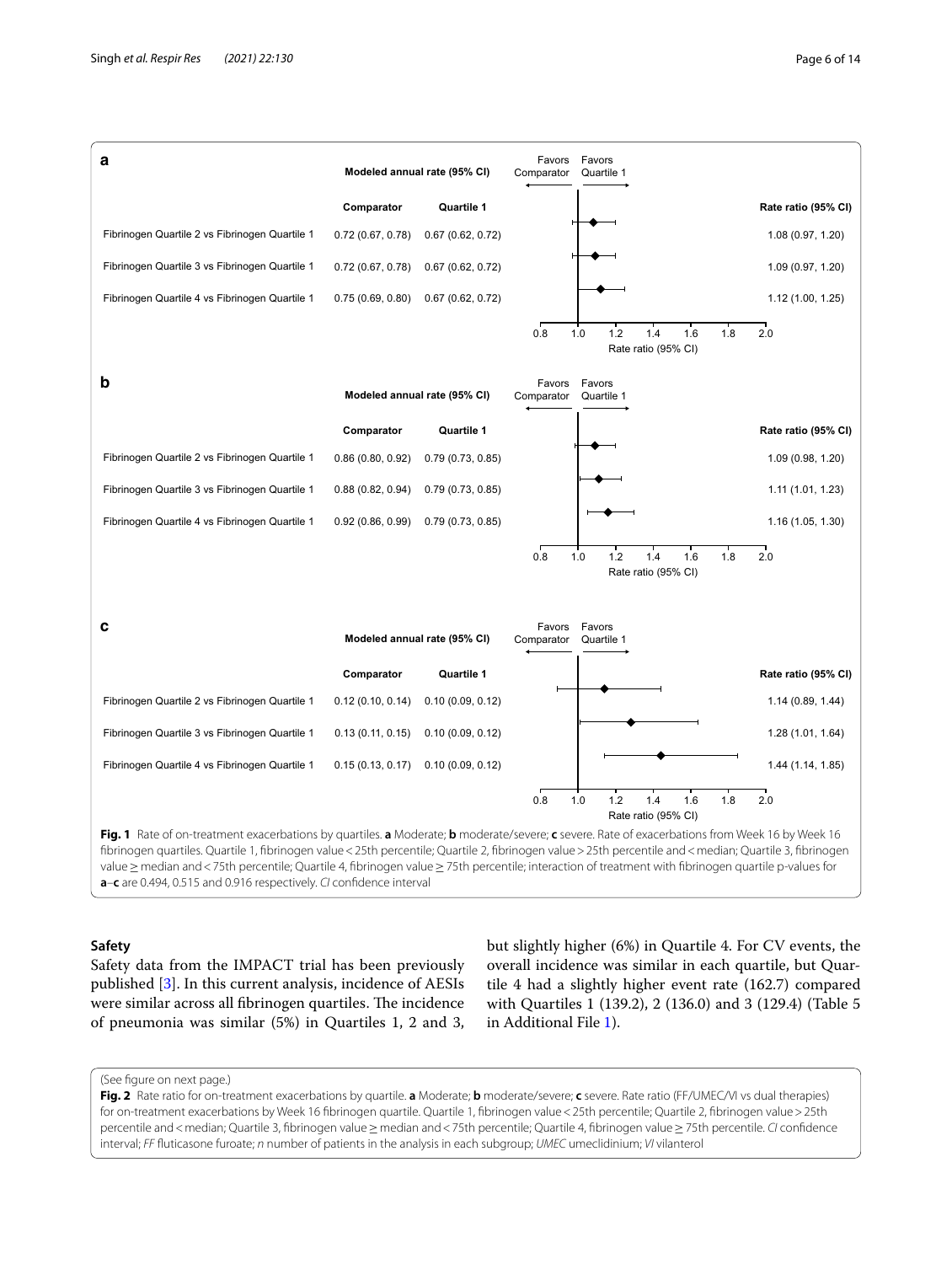| а                                |                     | Modeled annual rate (95% CI) |     | Favors                            | Favors       |                     |
|----------------------------------|---------------------|------------------------------|-----|-----------------------------------|--------------|---------------------|
| FF/UMEC/VI vs FF/VI (n)          | <b>FF/UMEC/VI</b>   | <b>FF/VI</b>                 |     | FF/UMEC/VI                        | Dual therapy | Rate ratio (95% CI) |
| Fibrinogen Quartile 1 (827, 769) | 0.56(0.49, 0.64)    | 0.65(0.57, 0.73)             |     |                                   |              | 0.86(0.72, 1.04)    |
| Fibrinogen Quartile 2 (803, 818) | 0.60(0.53, 0.68)    | 0.78(0.70, 0.88)             |     |                                   |              | 0.77(0.65, 0.91)    |
| Fibrinogen Quartile 3 (853, 776) | 0.70(0.62, 0.79)    | 0.77(0.68, 0.87)             |     |                                   |              | 0.91(0.77, 1.07)    |
| Fibrinogen Quartile 4 (866, 802) | 0.79(0.70, 0.88)    | 0.78(0.70, 0.88)             |     |                                   |              | 1.01 (0.86, 1.17)   |
| FF/UMEC/VI vs UMEC/VI (n)        | <b>FF/UMEC/VI</b>   | <b>UMEC/VI</b>               |     |                                   |              | Rate ratio (95% CI) |
| Fibrinogen Quartile 1 (827, 419) | 0.56(0.49, 0.64)    | 0.64(0.54, 0.76)             |     |                                   |              | 0.87(0.70, 1.09)    |
| Fibrinogen Quartile 2 (803, 398) | 0.60(0.53, 0.68)    | 0.76(0.64, 0.89)             |     |                                   |              | 0.80(0.65, 0.98)    |
| Fibrinogen Quartile 3 (853, 367) | 0.70(0.62, 0.79)    | 0.81 (0.68, 0.96)            |     |                                   |              | 0.87(0.70, 1.06)    |
| Fibrinogen Quartile 4 (866, 374) | 0.79(0.70, 0.88)    | 0.83(0.71, 0.98)             |     |                                   |              | 0.94(0.77, 1.14)    |
|                                  |                     |                              | 0.4 | 0.6<br>0.8<br>Rate ratio (95% CI) | 1.2<br>1.0   | 1.4                 |
| b                                |                     | Modeled annual rate (95% CI) |     | Favors                            | Favors       |                     |
| FF/UMEC/VI vs FF/VI (n)          | <b>FF/UMEC/VI</b>   | <b>FF/VI</b>                 |     | FF/UMEC/VI                        | Dual therapy | Rate ratio (95% CI) |
| Fibrinogen Quartile 1 (827, 769) | 0.66(0.59, 0.75)    | 0.76(0.67, 0.86)             |     |                                   |              | 0.87(0.74, 1.03)    |
| Fibrinogen Quartile 2 (803, 818) | 0.72(0.64, 0.80)    | 0.94(0.84, 1.04)             |     |                                   |              | 0.77(0.66, 0.89)    |
| Fibrinogen Quartile 3 (853, 776) | 0.85(0.76, 0.95)    | 0.93(0.83, 1.04)             |     |                                   |              | 0.91(0.78, 1.06)    |
| Fibrinogen Quartile 4 (866, 802) | 0.96(0.87, 1.06)    | 0.99(0.89, 1.10)             |     |                                   |              | 0.97(0.84, 1.12)    |
| FF/UMEC/VI vs UMEC/VI (n)        | <b>FF/UMEC/VI</b>   | <b>UMEC/VI</b>               |     |                                   |              | Rate ratio (95% CI) |
| Fibrinogen Quartile 1 (827, 419) | $0.66$ (0.59, 0.75) | 0.78(0.67, 0.92)             |     |                                   |              | 0.85(0.69, 1.03)    |
| Fibrinogen Quartile 2 (803, 398) | 0.72(0.64, 0.80)    | 0.91(0.79, 1.06)             |     |                                   |              | 0.79(0.65, 0.94)    |
| Fibrinogen Quartile 3 (853, 367) | 0.85(0.76, 0.95)    | 0.98(0.84, 1.15)             |     |                                   |              | 0.87(0.72, 1.05)    |
| Fibrinogen Quartile 4 (866, 374) | 0.96(0.87, 1.06)    | 1.02 (0.87, 1.18)            |     |                                   |              | 0.95(0.79, 1.13)    |
|                                  |                     |                              | 0.4 | 0.6<br>0.8<br>Rate ratio (95% CI) | 1.0<br>1.2   | 1.4                 |
| c                                |                     | Modeled annual rate (95% CI) |     | Favors                            | Favors       |                     |
| FF/UMEC/VI vs FF/VI (n)          | <b>FF/UMEC/VI</b>   | <b>FF/VI</b>                 |     | FF/UMEC/VI                        | Dual therapy | Rate ratio (95% CI) |
| Fibrinogen Quartile 1 (827, 769) | 0.08(0.06, 0.11)    | 0.08(0.06, 0.11)             |     |                                   |              | - 0.95 (0.65, 1.39) |
| Fibrinogen Quartile 2 (803, 818) | 0.09(0.06, 0.12)    | 0.12(0.09, 0.16)             |     |                                   |              | 0.72(0.50, 1.06)    |
| Fibrinogen Quartile 3 (853, 776) | 0.12(0.10, 0.16)    | 0.13(0.10, 0.17)             |     |                                   |              | 0.93(0.65, 1.33)    |
| Fibrinogen Quartile 4 (866, 802) | 0.15(0.12, 0.19)    | 0.17(0.13, 0.21)             |     |                                   |              | 0.88(0.64, 1.22)    |
|                                  | <b>FF/UMEC/VI</b>   | <b>UMEC/VI</b>               |     |                                   |              | Rate ratio (95% CI) |
| FF/UMEC/VI vs UMEC/VI (n)        | 0.08(0.06, 0.11)    | 0.11(0.07, 0.16)             |     |                                   |              | 0.73(0.48, 1.12)    |
| Fibrinogen Quartile 1 (827, 419) |                     |                              |     |                                   |              |                     |
| Fibrinogen Quartile 2 (803, 398) | 0.09(0.06, 0.12)    | 0.12(0.09, 0.18)             |     |                                   |              | 0.69(0.44, 1.07)    |
| Fibrinogen Quartile 3 (853, 367) | 0.12(0.10, 0.16)    | 0.14(0.10, 0.21)             |     |                                   |              | 0.87(0.56, 1.35)    |
| Fibrinogen Quartile 4 (866, 374) | 0.15(0.12, 0.19)    | 0.16(0.11, 0.23)             |     |                                   |              | $-0.91(0.59, 1.38)$ |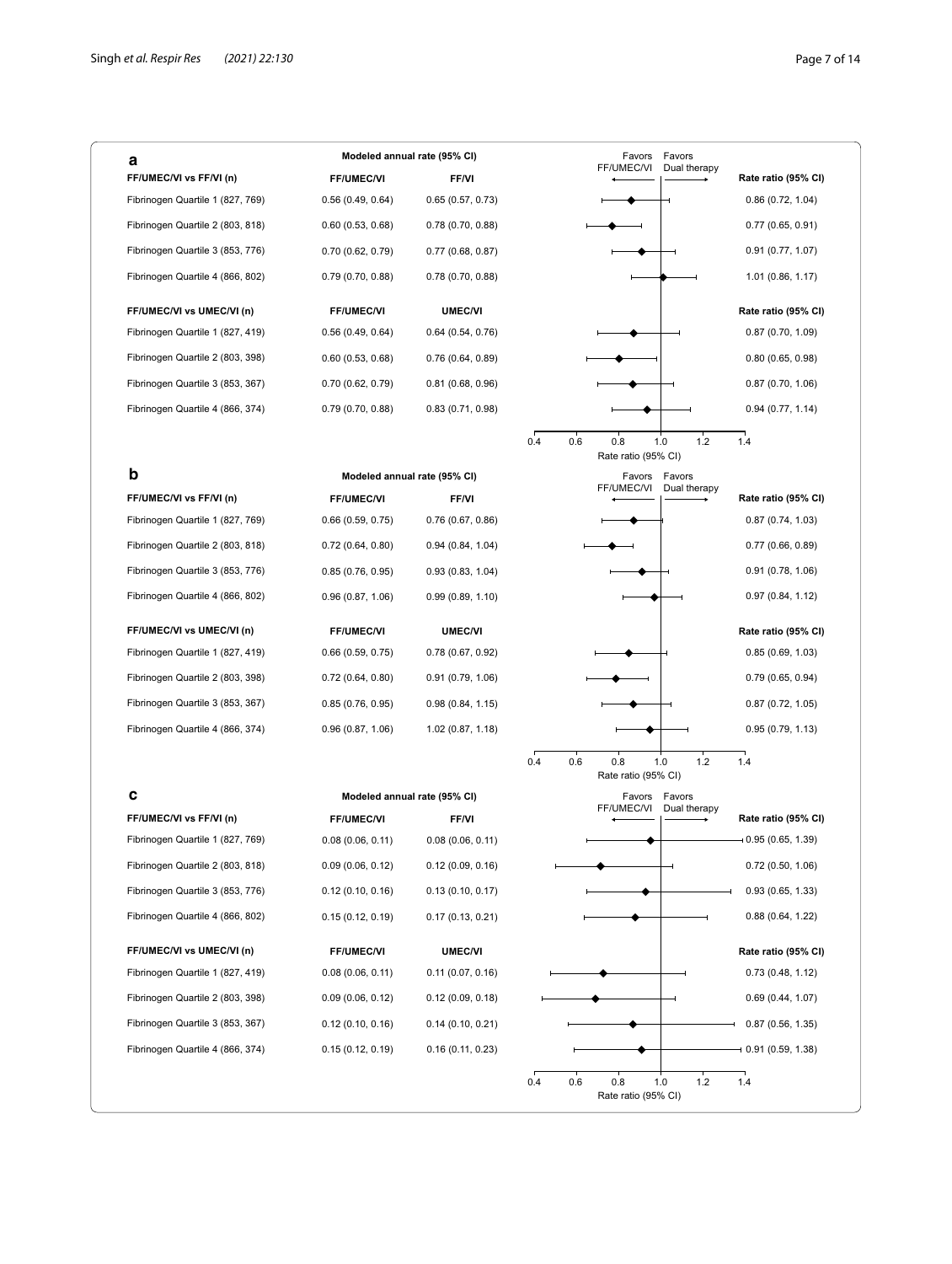

## <span id="page-7-0"></span>**Discussion**

This post hoc analysis of the IMPACT trial was undertaken to investigate whether plasma fbrinogen could be used to stratify a high-risk COPD population and identify those most likely to have future events. Our fndings indicate an increased rate and risk of exacerbation in patients with higher fbrinogen levels, which is seen regardless of whether fbrinogen is analyzed by quartiles or by a 3.5 g/L threshold. In this analysis, higher ( $\geq$  3.5 g/L) versus lower  $(<$ 3.5 g/L) fibrinogen levels were associated with an 8% increase in exacerbations and a 30% increase in severe exacerbations (those leading to hospitalisation or death).

The results from this study support the rationale for using fbrinogen levels as a predictive biomarker for clinical trial recruitment as it provides an indicator of patients at an increased risk of COPD exacerbations [\[11\]](#page-12-9). Patients in the highest fbrinogen quartile had a 16% increase in the rate of moderate/severe exacerbations compared with the lowest quartile. This could be beneficial as an enrichment strategy in clinical trials looking at exacerbation outcomes, as more exacerbation outputs could be gained from fewer patients, and fewer patients would be required to demonstrate treatment efects. However, it is worth noting that by selecting patients in the highest fbrinogen quartile during clinical trial screening, 75% of the patient population would be excluded from participating. Importantly, fndings from this study support the utility of fbrinogen as a predictive marker for exacerbations in clinical practice; aiding the identifcation of a subgroup of patients with COPD that are at a higher risk of experiencing exacerbations and would beneft from appropriate treatment to reduce future risk [\[4](#page-12-3)]. A general trend for increased risk of on-treatment moderate, moderate/severe, and severe exacerbations was observed with increasing fbrinogen levels for each exacerbation type, with a more pronounced change seen for severe exacerbations (i.e. those resulting in hospitalization or death), than moderate exacerbations. These results are in agreement with the studies by Mannino et al.  $[11]$  $[11]$  $[11]$ and Kim et al.  $[12]$  $[12]$  $[12]$ , which reported that higher fibrinogen levels were associated with an increased risk of exacerbations in patients with COPD, and the study by Celli et al. [\[17](#page-13-0)], which demonstrated an increased risk of hospitalized exacerbations at higher fbrinogen levels, although no signifcant association was seen for moderate/severe exacerbations. The analysis of exacerbations by continuous fbrinogen levels provides further support for increased exacerbation rates in patients with higher fbrinogen levels.

The ACM data showed a similar risk of on-/off-treatment mortality when the highest fbrinogen quartile group was compared with the lower three quartiles and when the <3.5  $g/L$  and  $\geq$ 3.5  $g/L$  fibrinogen subgroups were compared. This differs from results shown in other studies that found that higher levels of plasma fbrinogen were associated with an increased risk of death [\[11,](#page-12-9) [17](#page-13-0)]. These differences could potentially be due to the fact that the Week 16 fbrinogen population may not represent all patients; furthermore, patients who died prior to Week 16, and therefore did not have fbrinogen data available, were not included in this analysis. Finally, it should be noted that this analysis considers a short duration of follow-up (from Week 16 to Week 52), and that there were few events, which may have limited power.

The analysis of the rate of exacerbations by treatment and fbrinogen quartiles showed that rate ratio point estimates were generally in favor of FF/UMEC/VI versus both dual therapies in all quartile subgroups, with the most pronounced efect seen in the second quartile (fibrinogen  $\geq$  2.780 to < 3.280 g/L), and smaller betweentreatment diferences generally seen in the two highest quartiles. The analysis of exacerbation rates by treatment and fbrinogen threshold of 3.5 g/L showed a signifcant beneft of FF/UMEC/VI over FF/VI and UMEC/VI only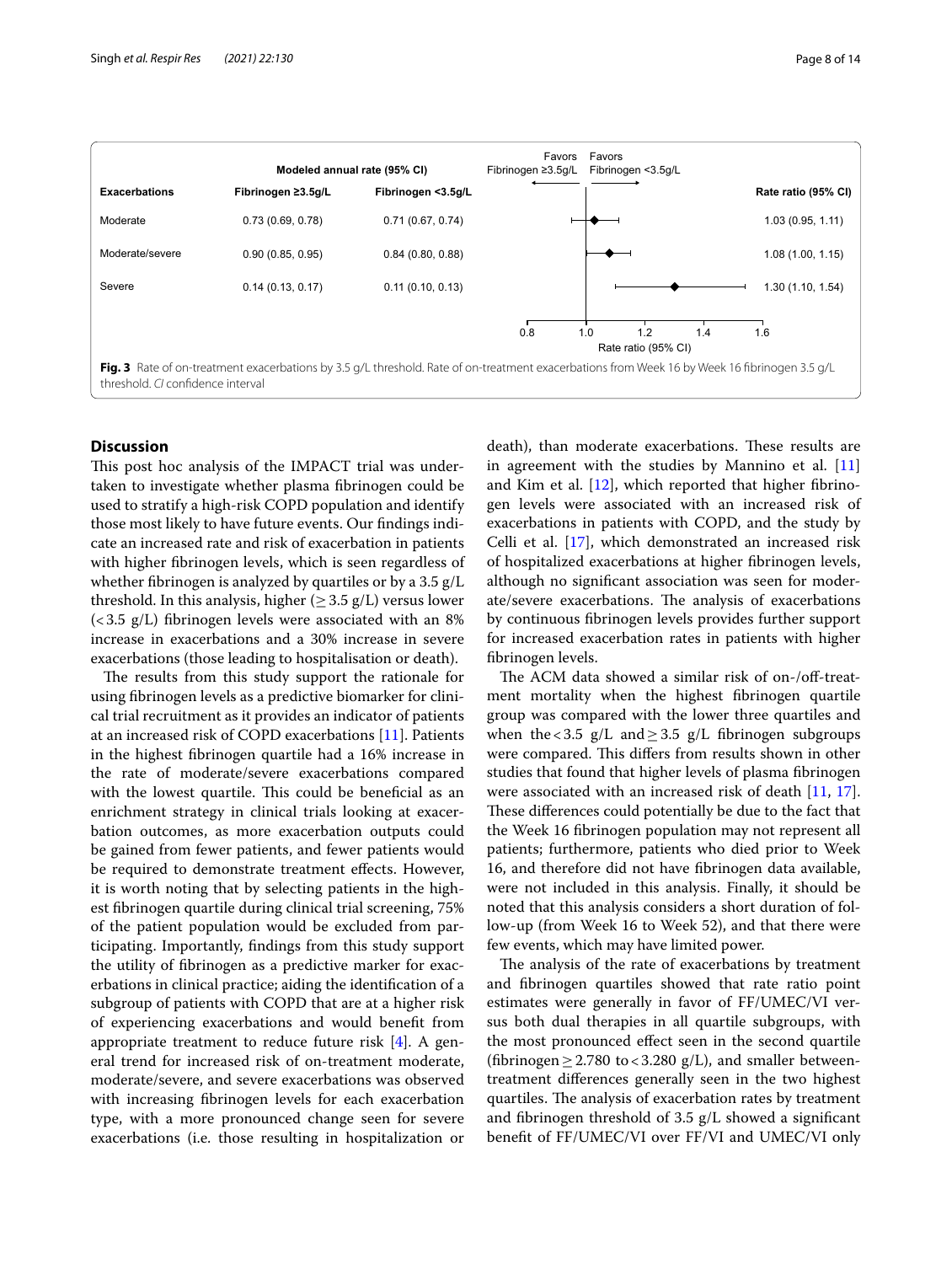

<span id="page-8-0"></span>therapies) for on-treatment exacerbations by Week 16 fbrinogen 3.5 g/L threshold. *CI* confdence interval; *FF* futicasone furoate; *n* number of patients in the analysis in each subgroup; *UMEC* umeclidinium; *VI* vilanterol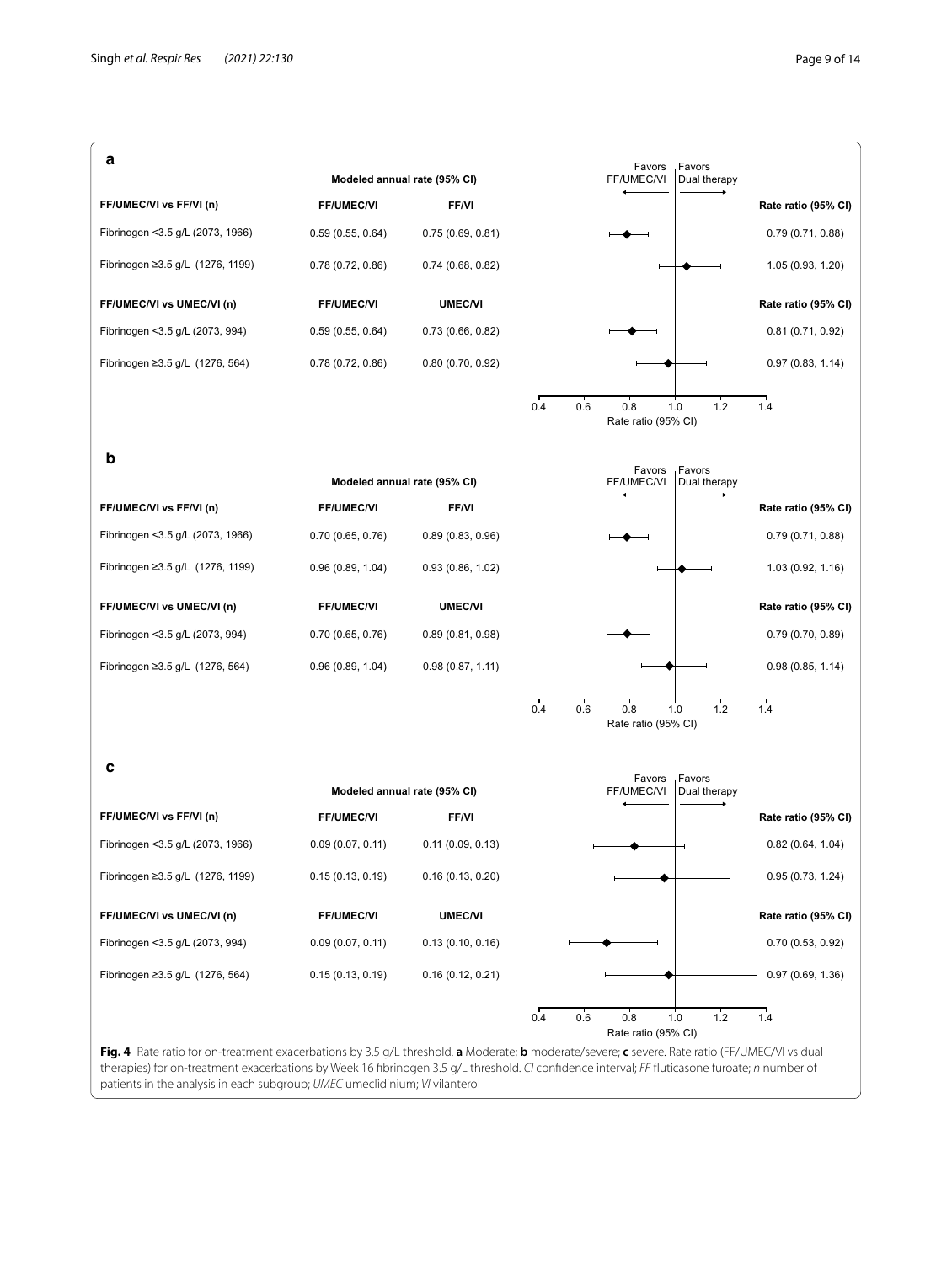

<span id="page-9-0"></span>Week 16 by Week 16 fbrinogen quartile. Interaction of treatment with fbrinogen quartile p-values for **a**–**c** are 0.695, 0.599 and 0.783 respectively: Quartile 1: < 2.780 g/L; Quartile 2: ≥ 2.780 g/L; Quartile 3: < 3.830 g/L; Quartile 4: ≥ 3.830 g/L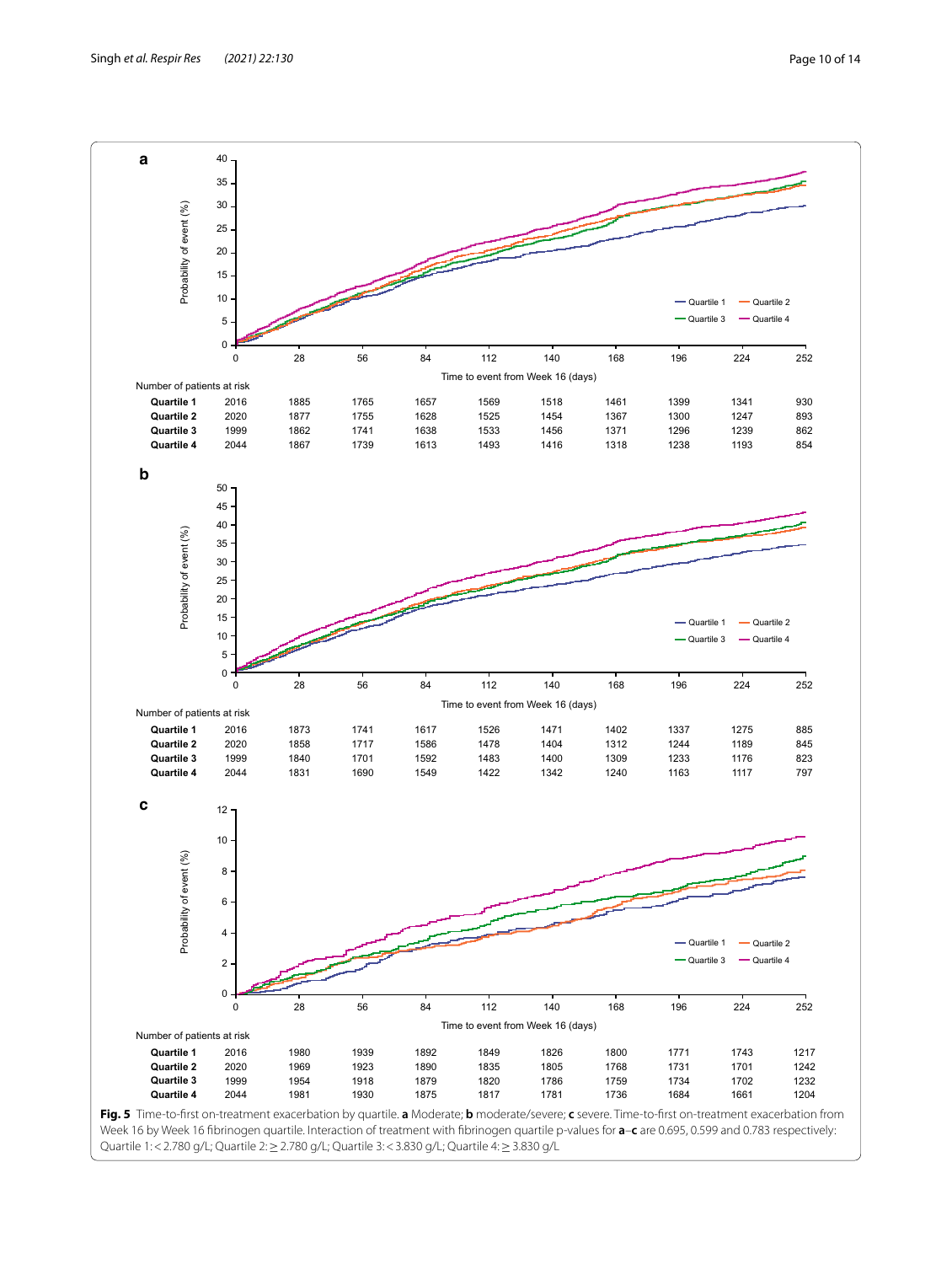

<span id="page-10-0"></span>in patients with fibrinogen <  $3.5$  g/L. The explanation for this is unclear. Due to the lack of data before Week 16, these results should be interpreted with caution as this limits inferences that may be made around treatment efect; there was a lower rate of treatment discontinuation in patients treated with triple versus dual therapy [[3\]](#page-12-2), possibly confounding any potential treatment effects. Finally, patients with higher fbrinogen levels had more exacerbations, and it is possible to speculate that these

could be biologically diferent events that did not respond as well to ICS.

Fibrinogen is a known risk factor in CV disease, and fbrinogen levels have been shown to be higher in patients with CV disease than those without [[18](#page-13-1)]. In our analyses, the highest fbrinogen quartile had similar incidence of CV events compared with the other quartiles, with only a small increase in annual event rate (0.16 event per patient-year in the highest quartile vs 0.13–0.15 in the other quartiles). Only SAEs and deaths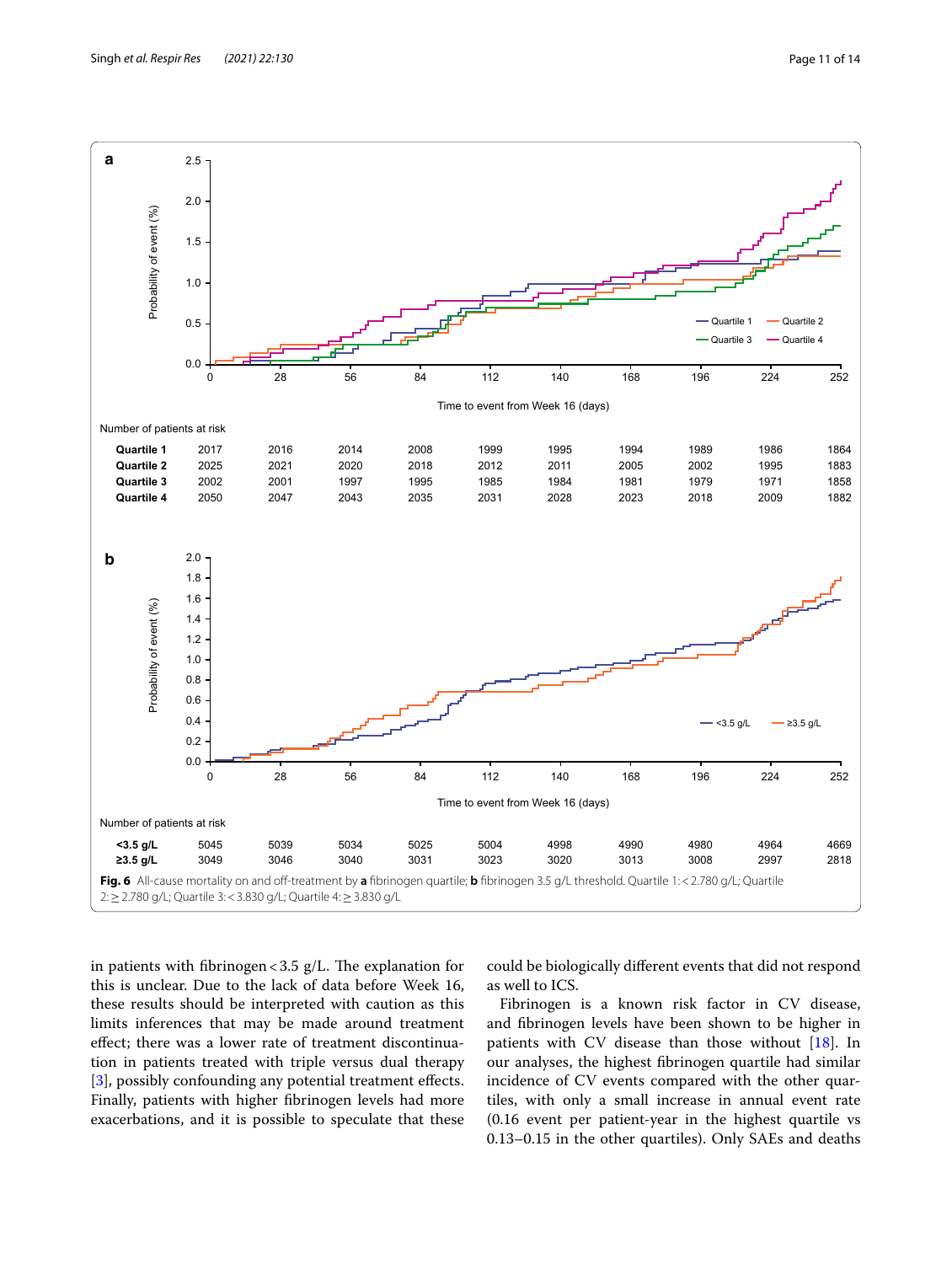were independently adjudicated in the IMPACT trial; therefore, the lack of an observable increase in AESIs with increasing levels of fbrinogen in our analysis could potentially be due to AEs being misclassifed by the clinician as respiratory in nature when in fact they were CV events because of overlapping clinical symptoms between the diseases [[19](#page-13-2), [20\]](#page-13-3).

Systemic infammation has been associated with CV disease, cancer, and metabolic syndrome as well as COPD  $[9, 21-23]$  $[9, 21-23]$  $[9, 21-23]$  $[9, 21-23]$  $[9, 21-23]$ . The relationship between reduced fbrinogen and protection from exacerbations [\[9](#page-12-7), [11](#page-12-9), [24](#page-13-6)], suggests that there might be a low-grade infammatory condition in the lung or extrapulmonary that predisposes patients to exacerbations. It is well known that ICS and LABA therapy can reduce exacerbations in patients with a low risk of exacerbations [\[25](#page-13-7)]. However, the absence of an efect of treatment on fbrinogen levels suggests that the site of this ongoing infammatory response may not reside in the lung. It should be noted that patients with COPD may also sufer from comorbid diseases that could drive an increase in fbrinogen levels, such as cardiac failure or diabetes; therefore, higher fbrinogen levels may also be an indicator of a comorbidity [\[4](#page-12-3)].

The sample size for the IMPACT trial was large allowing for these subgroup analyses; however, there are limitations that should be considered when interpreting these data. Fibrinogen data were only collected at Week 16. This is supported by previous studies that had shown that treatment with oral steroids  $[16]$  $[16]$  or ICS/LABA  $[15]$  $[15]$  $[15]$ did not have an efect on fbrinogen levels. However, it is worth noting that the exacerbation incidence within the frst 16 weeks was higher in patients who withdrew from the study compared with those who remained in the study. Furthermore, 2261 patients did not have fbrinogen data; had data been available for these patients, a diferent result may have been observed. Additionally, survival bias may mean that patients included in this analysis are not representative of a general patient population with COPD. Furthermore, overall data from the IMPACT trial indicates there was a clear separation between treatment arms for both moderate or severe exacerbations and mortality by Week 16, with ACM signifcantly lower for FF-containing therapies, which could have infuenced the results [\[3](#page-12-2)].

## **Conclusions**

In this post hoc analysis of fbrinogen levels in the IMPACT trial, higher fbrinogen levels in patients with COPD were associated with a higher rate and risk of exacerbations. There appeared to be no association between fbrinogen levels and risk of death, although the lack of data prior to Week 16 and the relatively small number of deaths overall limit interpretation

on risk of death, in addition to the assessment of any potential treatment effects. The incidence of AESIs was similar between fbrinogen levels, with pneumonia and CV events slightly more common at the highest fbrinogen quartile. Overall, our fndings confrm the utility of fbrinogen as a predictive biomarker of exacerbation risk but not for risk of mortality.

#### **Abbreviations**

ACM: All-cause mortality; AE: Adverse event; AESI: Adverse events of special interest; ANOVA: Analysis of variance; BMD: Bone mineral density; COPD: Chronic obstructive pulmonary disease; CV: Cardiovascular; FEV<sub>1</sub>: Forced expiratory volume in 1 second; FDA: US Food and Drug Administration; FF: Fluticasone furoate; ICS: Inhaled corticosteroid; IOR: Interquartile range; IMPACT: InforMing the Pathway of COPD Treatment; ITT: Intent-to-treat; LABA: Long-acting β<sub>2</sub>-agonist; LRTI: Lower respiratory tract infection; SD: Standard deviation; SMQ: Standardized Medical Dictionary for Regulatory Activities query; UMEC: Umeclidinium; VI: Vilanterol.

#### **Supplementary Information**

The online version contains supplementary material available at [https://doi.](https://doi.org/10.1186/s12931-021-01706-y) [org/10.1186/s12931-021-01706-y.](https://doi.org/10.1186/s12931-021-01706-y)

<span id="page-11-0"></span>**Additional fle 1**: **Table 1.** Baseline characteristics and demographics by treatment and Week 16 fbrinogen quartile. **Table 2.** Baseline character‑ istics and demographics by treatment and Week 16 fbrinogen 3.5 g/L threshold. **Table 3.** COPD exacerbation history by treatment group and by withdrawal status at Week 16 (ITT population). **Table 4.** Analysis of fbrinogen levels at Week 16 by treatment group. **Table 5.** Incidence and rates of AESIs by fibrinogen quartile. Figure 1. Rate of on-treatment moderate/severe exacerbations from Week 16 by continuous fbrinogen level at Week 16; (A) moderate exacerbations; (B) moderate/severe exacerbations; (C) severe exacerbations. **Figure 2.** Time-to-frst on-treatment COPD exacerbation from Week 16 by Week 16 fbrinogen 3.5 g/L threshold: (A) moderate exacerbations; (B) moderate/severe exacerbations; (C) severe exacerbations.

#### **Acknowledgements**

David Singh is supported by the National Institute for Health Research (NIHR) Manchester Biomedical Research Centre (BRC) and David Lomas by the National Institute for Health Research (NIHR) University College London Hospitals (UCLH) Biomedical Research Centre (BRC). David Lomas is an NIHR Senior Investigator. Editorial support in the form of preparation of the frst draft based on input from all authors, and collation and incorporation of author feedback to develop subsequent drafts, was provided by Eloise Morecroft and Chrystelle Rasamison, of Fishawack Indicia Ltd, UK, part of Fishawack Health, and was funded by GSK.

#### **Authors' contributions**

The authors meet criteria for authorship as recommended by the International Committee of Medical Journal Editors. All authors had full access to the data in this study and take complete responsibility for the integrity of the data and accuracy of the data analysis. All authors contributed to data analysis and interpretation. GC, and MD also contributed to the acquisition of data. DAL, and C-QZ also contributed to study conception and design. All authors contributed to the writing and reviewing of the manuscript. All authors read and approved the fnal manuscript.

#### **Funding**

This study was funded by GSK (study number CTT116855). The funders of the study had a role in the study design, data analysis, data interpretation, and writing of the report. The corresponding author had full access to all the data and the fnal responsibility to submit for publication. Ellipta is owned by or licensed to the GSK group of companies.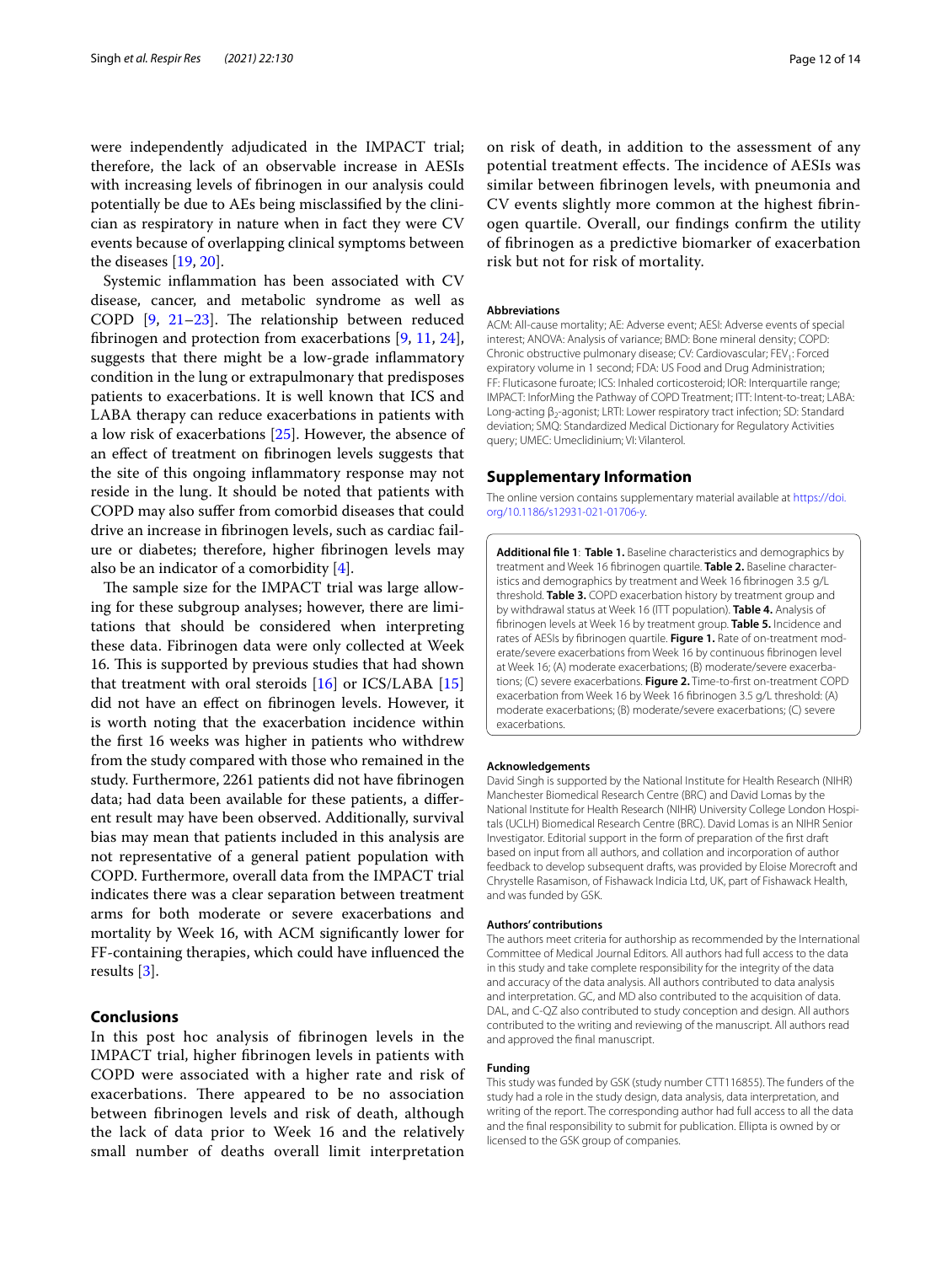#### **Availability of data and materials**

Anonymized individual participant data and study documents can be requested for further research from [www.clinicalstudydatarequest.com.](http://www.clinicalstudydatarequest.com)

### **Declarations**

#### **Ethics approval and consent to participate**

The IMPACT trial, which was used to inform this analysis, was conducted in accordance with Good Clinical Practice guidelines and the provisions of the Declaration of Helsinki and received approval from local institutional review boards or independent ethics committees. All patients provided written informed consent.

## **Consent for publication**

Not applicable.

#### **Competing interests**

DS reports personal fees from GSK, AstraZeneca, Boehringer Ingelheim, Chiesi, Cipla, Genentech, Glenmark, Menarini, Mundipharma, Novartis, Peptinnovate, Pfizer, Pulmatrix, Theravance and Verona, and grant support from Astra-Zeneca, Boehringer Ingelheim, Chiesi, Glenmark, Menarini, Mundipharma, Novartis, Pfzer, Pulmatrix, Theravance and Verona. GC has received personal fees from Almirall, AstraZeneca, Boehringer Ingelheim, Chiesi, CSA Medical, Eolo, GSK, HGE Technologies, Novartis, Nuvaira, Olympus, Pulmonx and Verona. MD has received personal fees from AstraZeneca, Teva, Boehringer Ingelheim and GSK and contracted clinical trial support from AstraZeneca, Boehringer Ingelheim and GSK. DH reports personal fees from AstraZeneca, Boehringer Ingelheim, Chiesi, GSK, Novartis and Pfzer, and non-fnancial support Boehringer Ingelheim and Novartis. MH has received personal fees from AstraZeneca, Boehringer Ingelheim, Merck, Mylan and GSK, and research support from Novartis and Sunovion. PL reports personal fees and grant support from GSK, AstraZeneca and Boehringer Ingelheim. SL, DaLi, NM, and C-QZ are GSK employees and hold stock/shares in GSK. DM and BM are former GSK employees and hold stock/shares in GSK. FM has received personal fees and non-fnancial support from the American College of Chest Physicians, AstraZeneca, Boehringer Ingelheim, Chiesi, ConCert, Continuing Education, Genentech, GSK, Inova Fairfax Health System, Miller Communications, National Society for Continuing Education, Novartis, Pearl Pharmaceuticals, PeerView Communications, Potomac, Prime Communications, Puerto Rico Respiratory Society, Roche, Sunovion, Theravance, University of Alabama Birmingham, Physicians Education Resource, Canadian Respiratory Network and Teva, non-fnancial support from Gilead, Nitto, ProterrixBio and Zambon, personal fees from Columbia University, Integritas, MD magazine, Methodist Hospital Brooklyn, New York University, Unity, UpToDate, WedMD/MedScape, Western Connecticut Health Network, Academic CME, Patara, PlatformIQ, American Thoracic Society, Rockpointe and France Foundation, grant support from NIH, Rare Disease Health Communications and ProMedior, and is a member of steering committees for Aferent/Merck, Biogen, Veracyte, Prometic, Bayer and Bridge Biotherapeutics. RW has been a consultant for Circassia, Pneuma, Verona, Mylan/Theravance, Propeller Health, has received personal fees from AstraZeneca/Medimmune/Pearl, Boehringer Ingelheim, Contrafect, Roche-Genentech, GSK, Merck, AbbVie, ChemRx, Kiniska, Bristol Myers Squibb, Galderma, Kamada, Pulmonx, Kinevant and Puretech, has received research grants from Boehringer Ingelheim, Sanof-Aventis and GSK. DaLo has received grant income, honoraria, and consultancy fees from GSK, and personal fees from Grifols, and chaired the GSK Respiratory Therapy Area Board 2012–2015.

#### **Author details**

<sup>1</sup> Centre for Respiratory Medicine and Allergy, Institute of Inflammation and Repair, Manchester Academic Health Science Centre, The University of Manchester, Manchester University NHS Foundation Trust, Manchester, UK.<sup>2</sup> Pulmonary and Critical Care Medicine, Lewis Katz School of Medicine at Temple University, Philadelphia, PA, USA. <sup>3</sup> Division of Pulmonary, Allergy, and Critical Care Medicine, Lung Health Center, University of Alabama at Birmingham, Birmingham, AL, USA. <sup>4</sup>University of Exeter Medical School, College of Medicine and Health, University of Exeter, Exeter, UK. <sup>5</sup> University of Michigan, Pulmonary & Critical Care, Ann Arbor, MI, USA. <sup>6</sup>Department of Public Health, University of Copenhagen, Copenhagen, Denmark.<sup>7</sup> Biostatistics, GlaxoSmithKline, Stockley Park West, Uxbridge, Middlesex, UK. <sup>8</sup>Clinical Sciences, GlaxoSmithKline, Collegeville, PA, USA. <sup>9</sup>Pulmonary, Allergy and Critical

Care Division, Department of Medicine, Perelman School of Medicine, University of Pennsylvania, Philadelphia, PA, USA. <sup>10</sup>University of Kentucky College of Public Health, Lexington, KY, USA. 11Global Medical Afairs, GlaxoSmithKline, Brentford, Middlesex, UK.<sup>12</sup>Institute for Lung Health, University of Leicester, Leicester, UK. <sup>13</sup> Weill Cornell Medicine, New York, NY, USA. <sup>14</sup> Division of Pulmonary and Critical Care Medicine, Johns Hopkins University School of Medicine, Baltimore, MD, USA. <sup>15</sup> Division of Medicine, UCL Respiratory, Rayne Building, University College London, London WC1E 6BN, UK.

#### Received: 15 December 2020 Accepted: 5 April 2021 Published online: 28 April 2021

#### **References**

- <span id="page-12-0"></span>1. Singh D, Agusti A, Anzueto A, Barnes PJ, Bourbeau J, Celli BR, Criner GJ, Frith P, Halpin DMG, Han M, et al. Global strategy for the diagnosis, management, and prevention of chronic obstructive lung disease: the GOLD science committee report 2019. Eur Respir J. 2019;53:1900164.
- <span id="page-12-1"></span>2. Global Initiative for Chronic Obstructive Lung Disease: Global strategy for the diagnosis, management and prevention of chronic obstructive pulmonary disease. 2021.
- <span id="page-12-2"></span>3. Lipson DA, Barnhart F, Brealey N, Brooks J, Criner GJ, Day NC, Dransfeld MT, Halpin DMG, Han MK, Jones CE, et al. Once-daily single-inhaler triple versus dual therapy in patients with COPD. N Engl J Med. 2018;378:1671–80.
- <span id="page-12-3"></span>4. Duvoix A, Dickens J, Haq I, Mannino D, Miller B, Tal-Singer R, Lomas DA. Blood fbrinogen as a biomarker of chronic obstructive pulmonary disease. Thorax. 2013;68:670–6.
- 5. Vestbo J, Rennard S. Chronic obstructive pulmonary disease biomarker(s) for disease activity needed–urgently. Am J Respir Crit Care Med. 2010;182:863–4.
- <span id="page-12-4"></span>6. Singh D, Roche N, Halpin D, Agusti A, Wedzicha JA, Martinez FJ. Current controversies in the pharmacological treatment of chronic obstructive pulmonary disease. Am J Respir Crit Care Med. 2016;194:541–9.
- <span id="page-12-5"></span>7. Anzueto A. Impact of exacerbations on COPD. Eur Respir Rev. 2010;19:113–8.
- <span id="page-12-6"></span>8. Vestbo J, Edwards LD, Scanlon PD, Yates JC, Agusti A, Bakke P, Calverley PM, Celli B, Coxson HO, Crim C, et al. Changes in forced expiratory volume in 1 second over time in COPD. N Engl J Med. 2011;365:1184–92.
- <span id="page-12-7"></span>9. Miller BE, Tal-Singer R, Rennard SI, Furtwaengler A, Leidy N, Lowings M, Martin UJ, Martin TR, Merrill DD, Snyder J, et al. Plasma fibrinogen qualifcation as a drug development tool in chronic obstructive pulmonary disease. Perspective of the Chronic Obstructive Pulmonary Disease Biomarker Qualifcation Consortium. Am J Respir Crit Care Med. 2016;193:607–13.
- <span id="page-12-8"></span>10. Stockley RA, Halpin DMG, Celli BR, Singh D. Chronic obstructive pulmonary disease biomarkers and their interpretation. Am J Respir Crit Care Med. 2019;199:1195–204.
- <span id="page-12-9"></span>11. Mannino DM, Tal-Singer R, Lomas DA, Vestbo J, Graham Barr R, Tetzlaff K, Lowings M, Rennard SI, Snyder J, Goldman M, et al. Plasma fibrinogen as a biomarker for mortality and hospitalized exacerbations in people with COPD. Chronic Obstr Pulm Dis. 2015;2:23–34.
- <span id="page-12-10"></span>12. Kim TH, Oh DK, Oh YM, Lee SW, Do Lee S, Lee JS. Fibrinogen as a potential biomarker for clinical phenotype in patients with chronic obstructive pulmonary disease. J Thorac Dis. 2018;10:5260–8.
- <span id="page-12-11"></span>13. Dickens JA, Miller BE, Edwards LD, Silverman EK, Lomas DA, Tal-Singer R. COPD association and repeatability of blood biomarkers in the ECLIPSE cohort. Respir Res. 2011;12:146.
- <span id="page-12-12"></span>14. Pascoe SJ, Lipson DA, Locantore N, Barnacle H, Brealey N, Mohindra R, Dransfeld MT, Pavord I, Barnes N. A phase III randomised controlled trial of single-dose triple therapy in COPD: the IMPACT protocol. Eur Respir J. 2016;48:320–30.
- <span id="page-12-13"></span>15. Lomas DA, Lipson DA, Miller BE, Willits L, Keene O, Barnacle H, Barnes NC, Tal-Singer R. An oral inhibitor of p38 MAP kinase reduces plasma fbrinogen in patients with chronic obstructive pulmonary disease. J Clin Pharmacol. 2012;52:416–24.
- <span id="page-12-14"></span>16. Lomas DA, Silverman EK, Edwards LD, Locantore NW, Miller BE, Horstman DH, Tal-Singer R. Serum surfactant protein D is steroid sensitive and associated with exacerbations of COPD. Eur Respir J. 2009;34:95–102.